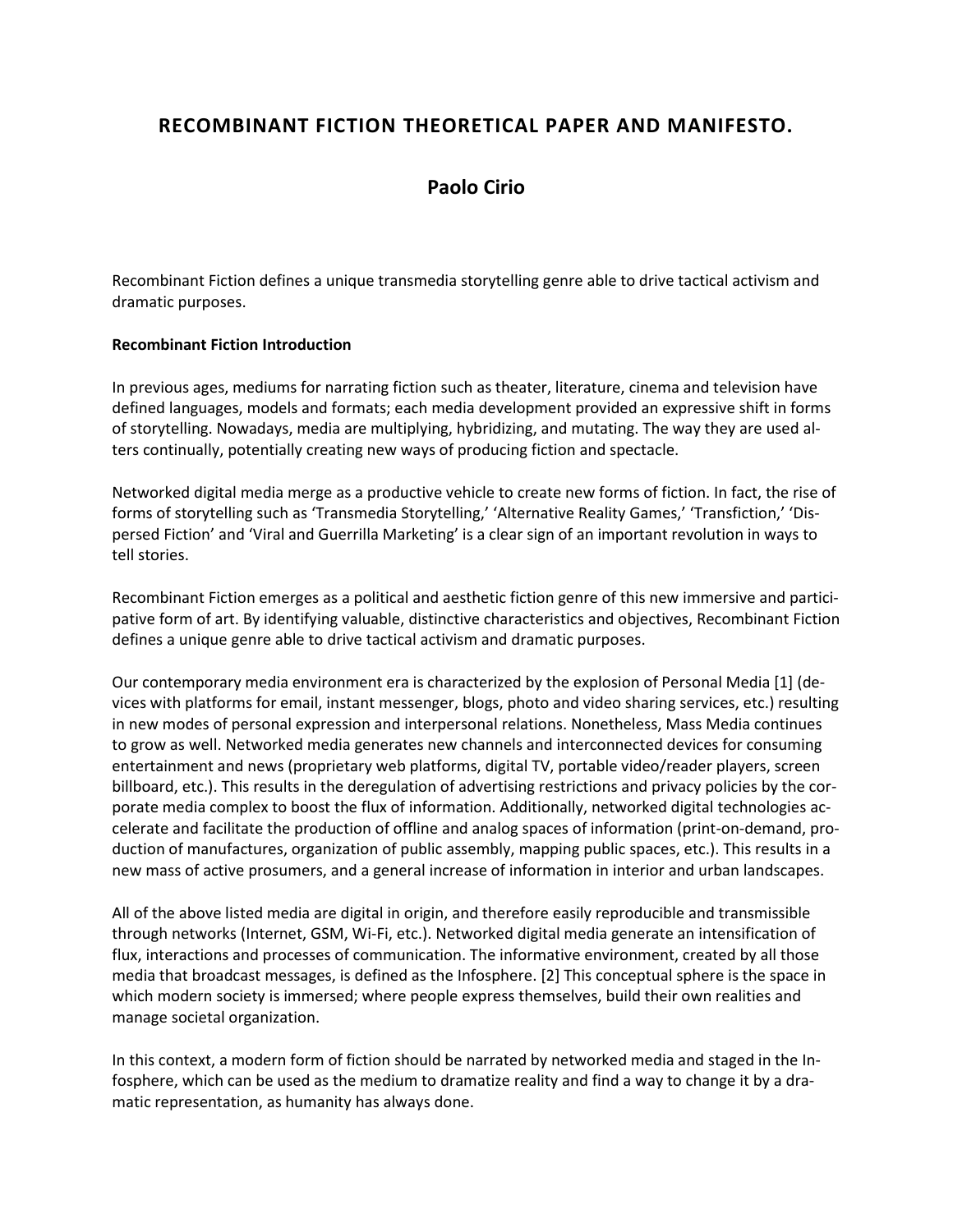#### **Manifesto:**

1) The fiction is told through traditional news media, online social media and public space interventions. The pieces of the fiction converge and evolve in one rhizomatic stage, synchronized and organized by networked digital media.

2) The fiction has conflicts and resolutions amongst characters with engaging personalities. There are no challenges or gaming aims for the audience, it must be pure fiction and its nature should be obscured but not hidden.

3) The fiction penetrates reality by including real entities in the narrative. The created fictional reality is made from contemporary real-world patterns, which are semiologically relinked and mutable in the narrative elements.

4) The fiction is interactive and participative. It is unfolded with the active interaction of an audience that can participate in it by creating characters and reshaping the storyline through their personal media and by public interventions.

5) The fiction has activist and educational qualities to achieve social change goals, by spotting controversial identities or organizations, or by increasing awareness of real world plights. It must at all times be without commercial or promotional purposes.

#### **Theory for practicing Recombinant Fiction:**

Recombinant Fiction is composed of layered mediums, spaces, identities and modes, which can be seen as formally interconnected as a rhizome. [3] The rhizome reflects the abstract network structure, the configuration of the Infosphere. The fiction is told through the convergence [4] of narratives broadcast by networked media. Organized and synchronized, these media create a rhizomatic space of narrative information that audiences can unfold and participate with.

#### **Stage**

The convergence of narrative elements broadcast by the media is facilitated by the semiological links that can be created among them. Each media of the rhizome is directed organically to broadcast narrative elements of the story that refer to each other. The networked convergence of scenographic elements creates a rhizomatic totality, recognizable as single stage, where the story is told and evolves. This stage embodies the Infosphere, denoted by the media that broadcast messages and by the messages themselves. The broadcast narrative signs are linked together in a network of signifiers, which constitutes the rhizome in which all the signs used in the narrative build the environment of the fiction. As in semiotization [5] in theater, in the Infosphere, signs present in the narrative rhizome became functional to the construction of the fiction.

The fiction is unfolded by links that refer to each other, creating a semiotic, networked storyline within which the audience can be actively surrounded. This unfoldment should not have challenges or ludic elements. Instead, it should simply be easy to interact with and readable by the audience.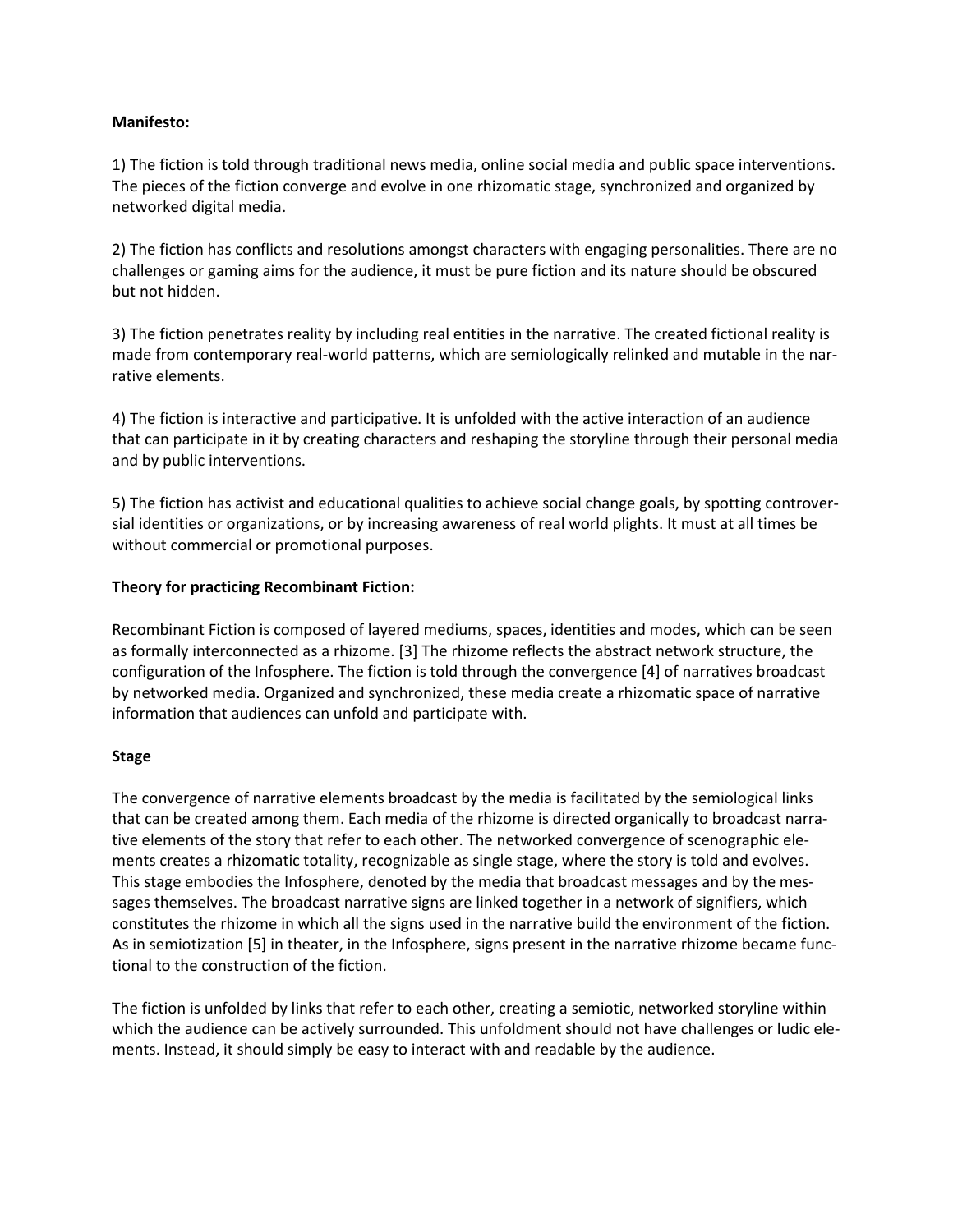Furthermore, this process of semiotization through linking, quoting and cloning signs of reality is thought to integrate real entities into the fiction, transforming real-world patterns into fictional ones, and vice versa, fictional patterns of the story can be perceivable as real.

#### **Characters**

Characters in Recombinant Fiction use networked media to enter into dialog and articulate their messages. Characters show their digitally created masks and tell their stories through the disseminated media of the Infosphere that fit and build their personalities.

General identities and entities are made by pieces of information broadcast; which build their existences in the Infosphere and influence directly their presence in the ordinary physical world. The informational body that is broadcast in the Infosphere through media can materialize the representation of the self, a general agency and any activity. This state of being empowers the characters of the fiction to enact their roles with masks that appear realistic and familiar to the audience. Hence, the way characters use these media reveals personality traits and intensifies the emphatic effect on audiences.

Considering the audiences present in the rhizomatic stage of the fiction, they are able to unfold the story and follow the characters' revelations with immediate ease, because characters and audience members share the same tools of expression and communication. This enables the audience to participate in stories by converging their mediated identities of the Infosphere into the rhizomatic narrative stage through their Personal Media (or other media of the Infosphere) and by having direct conversations with the main characters – or even creating new characters - and adding new elements to the dynamic storyline.

The audiences know how to have control over their own characters, since they build their identities and related relationships with others through networked digital media in everyday life. Often the projection of the self onto the Infosphere is characterized by the attempt to appeal to others. This sort of internalization of the spectacularization of representation of the self facilitates the personal reinvention for the performative acting in the fiction.

Through their participation, audiences turn into characters of the fiction. As they develop their personas and create new narrative aspects, the storyline takes shape and opens to new dramatic concepts. In their new participatory role, the audience consciously performs a responsible act in the fiction's dual being, which is both inside the actual social reality and in the fictional story. As the audience shapes the story, they become aware of its fictitious double identity.

#### **Drama**

The fiction uses variable forms of dramaturgical structures with interweaved situations among characters. The story is told with dialogs, statements, monologs, public interventions and actions about a fictional scenario that take place in a storyline over the Infosphere's stage.

Characters tell of discoveries, conflicts, reversal, resolution and twists of their existences, through background dramas of interior feelings and foreground plots of public fights. The fiction should trigger the original aims of dramatization of the human condition for cathartic functions, representation of possibilities, and escapism from daily pressures through engaging stories.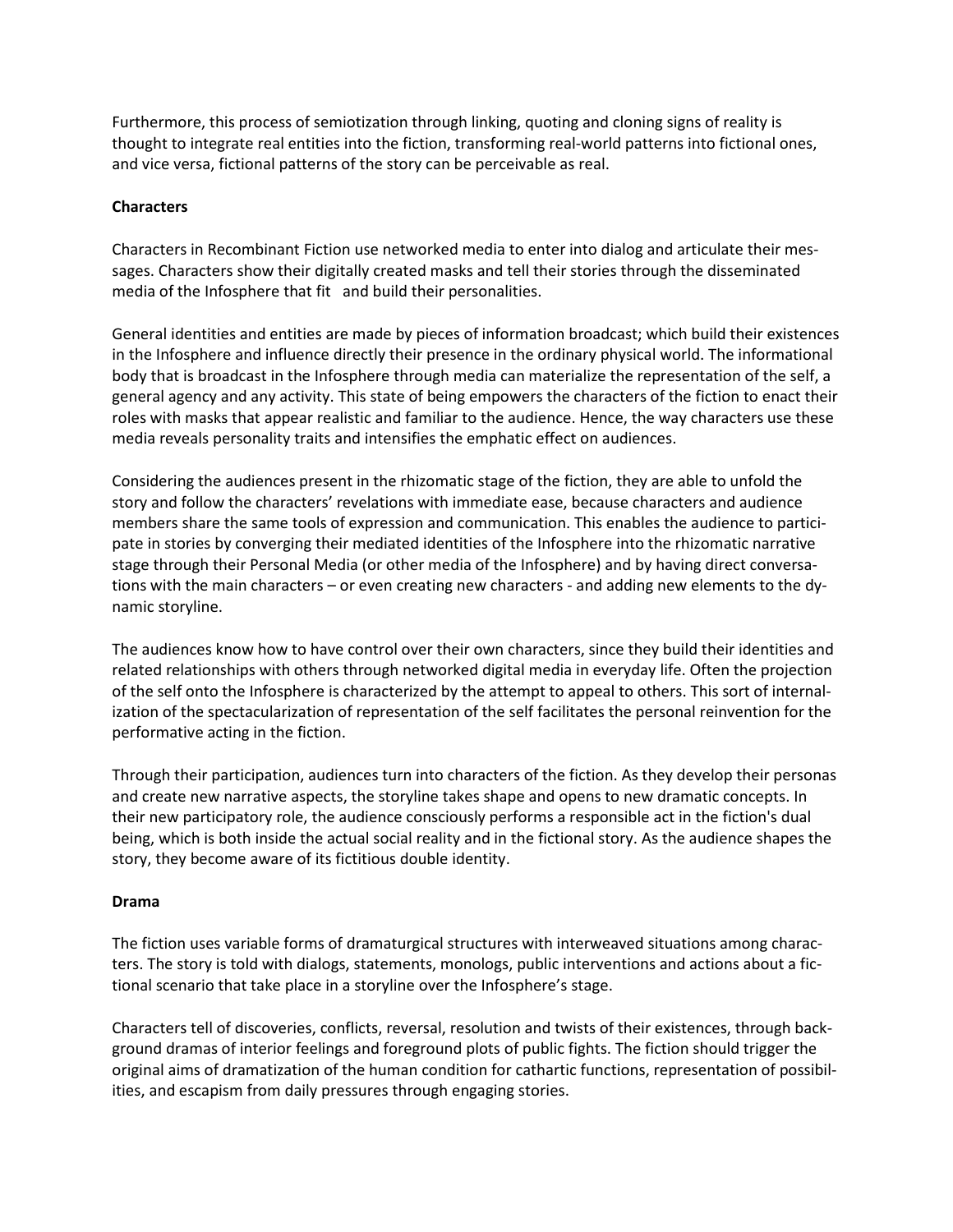In the first person narrative voice, main and minor characters communicate their experiences and claims directly to the audience with their masks. Characters' voices are broadcast over social and any media functional to the expression of the characters. Concurrently other media broadcast information to build the scenography and the atmosphere of the drama.

The fiction is broadcast live. Narrative situations happen in real time. Narrative information is communicated simultaneously with the characters' declarations and dialogs, creating a spectacle that occurs during a concentrated span of time. Audiences permeate the story as they find themselves engaged with the progress of fiction or as they attend scheduled dramatic events.

The action line oscillates on a variable mutable timeline. Multiple references among situations and characters on the timeline make it unbroken and comprehensible as a complete reticulated sequence of narrative occurrences. After the live broadcast, the final documentation of all the narrative elements allows audiences to browse the fiction permanently.

The drama is set in the present, with scenarios contextual to the contemporary society and scripts similar to the ordinary behaviors of the audience. In order to thoroughly penetrate reality with an active fiction, the topic of the main conflict in the fiction should be a real world social matter familiar to the audience and engaged with mainstream media content.

The fictional nature is declared; the audience must notice or perceive to attend at a fictional drama, through narrative patterns blurred with real patterns, to involve the audience in an immersive fiction. Real and illusory events come to inform each other. Memory and associative processes are subtly moving and shifting at all times in relation to the present context.

#### **Tactical functions of the fiction**

Over the course of human history, stories have always been used to understand and interpret reality, from religions to ideologies, beliefs and identifications in large narratives have defined civilizations. However, it is in our mediated society that stories replace realities in creating fragmented artificial worlds and capturing people's minds and imaginations within them. Reality continues to be redefined not only by its narrated image as fabricated by the entertainment and media industries, but recently also by the single individual who thinks and produces his/her own image to fit the artificial worlds.

Only by dramatizing the artificial reality of the Infosphere can audiences understand and then change their physical reality, over which they have recently lost control. Recombinant Fiction is about staging a drama inside the hyper-reality and spectacularization of society to engage participants in a process as political agents.

The endeavor toward an efficient modern drama with effective outcomes requires strategy on stages and mediums as well as the employment of a language and aesthetic that speaks to the mindset of an individualized audience. The educational, informative and transformative purposes of the dramatic actions should be developed for motivating and transforming audiences usually indifferent to social issues and for mobilizing victims of oppression. This can be accomplished by infiltrating the audience's language and environments with stories and characters that tempt the attention and interest of the target. Through identification with the characters' dilemmas and public claims, Recombinant Fiction becomes a useful tool to reach new and large audiences whilst creating concern for social issues.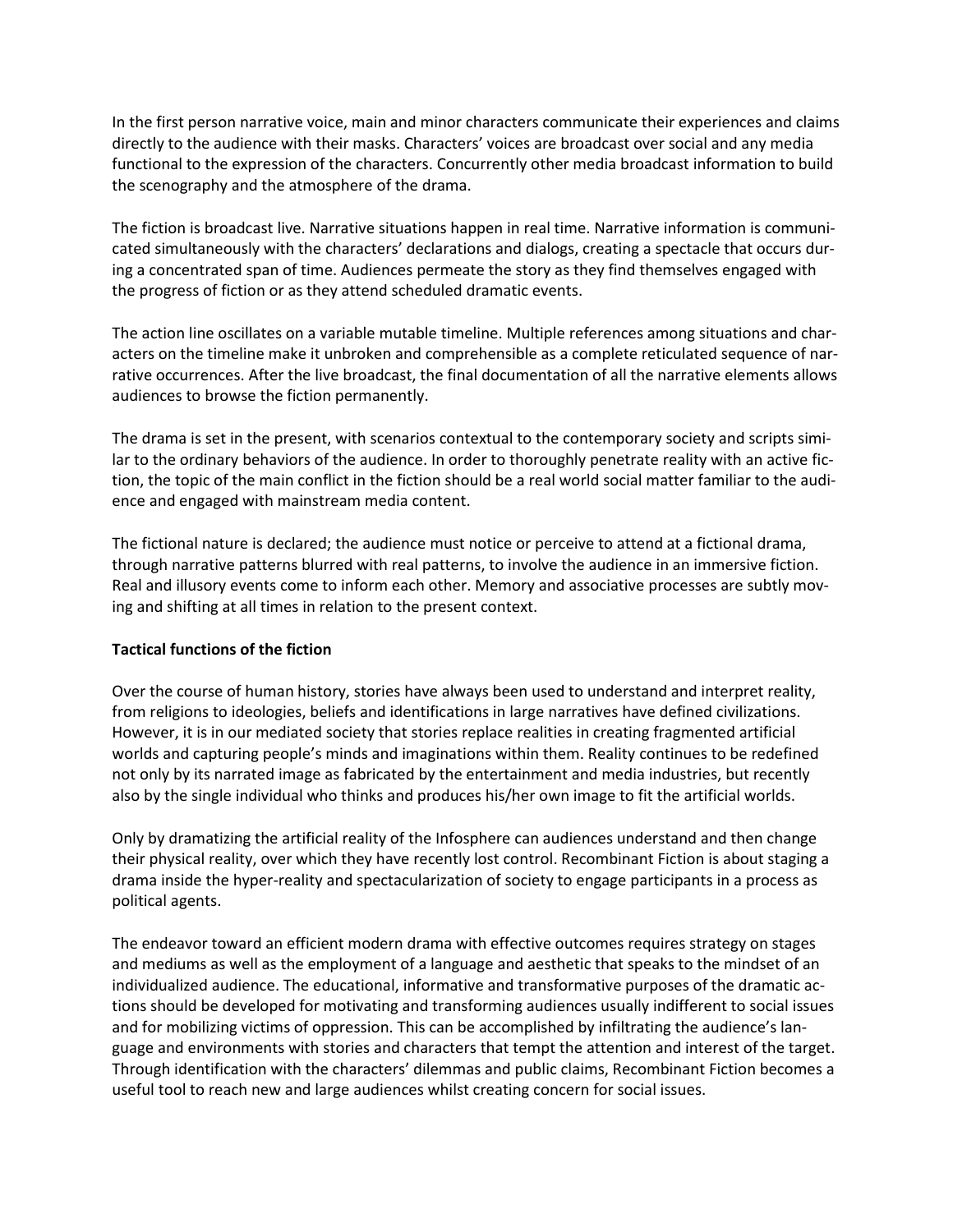Tactical Recombinant Fiction is a powerful art form to exchange in human consciousness, demystify absurd beliefs, undermining unethical powers and inform on social problems.

### **Theories that have inspired Recombinant Fiction:**

"Recombinant Theatre" by Critical Art Ensemble "Invisible and Forum Theatre" by Augusto Boal "TransMedia Storytelling" and "Convergence Culture" by Henry Jenkins "Dispersed Fiction" by Jason Nelson "TransFiction" by Alok Nandi

### *References and Notes:*

- *1. "The digitalization and personal use of media technologies have destabilized the traditional dichotomization between mass communication and interpersonal communication, and therefore between mass media and personal media." Marika Lüders, "Conceptualizing personal media," New Media & Society Vol. 10, No. 5 (2008): 683 - 702.*
- *2. "The infosphere denotes the whole informational environment constituted by all informational entities (thus including informational agents as well), their properties, interactions, processes and mutual relations."*

*Luciano Floridi, "Ethics in the Infosphere," in The Philosophers' Magazine 6 (2001): 18 - 19.*

- *3. Related to the theory of Rhizome as "Principles of connection and heterogeneity: any point of a rhizome can be connected to anything other, and must be." Giles Deleuze, Felix Guattari, A thousand plateaus: capitalism and schizophrenia (London: Continuum International Publishing Group, 2004).*
- *4. "'Convergence' must be understood as a process that has several different manifestations." Henry Jenkins, "Convergence? I diverge." MIT Technology Review, June 21, 2001, http:// www.technologyreview.com/article/401042/convergence-i-diverge/.*
- *5. "The semiotization of an element of performance occurs when it appears clearly as the sign of something. Within the framework of the stage or the theatrical event, all that is presented to the audience becomes a sign that 'wishes' to communicate a signified." Patrice Pavis, Christine Shantz, Dictionary of the theatre: terms, concepts, and analysis (Toronto: University of Toronto Press, 1998).*
- *6. Jean Baudrillard, Symbolic Exchange and Death (London: Sage, 1993).*
- *7. Augusto Boal, Theatre of the Oppressed (London: Pluto Press, 2008).*

### *Extra bibliography:*

- *Nicholas Abercrombie and Brian Longhurst, Audiences, Sage: London, 1998.*
- *Konrad Becker, Strategic Reality Dictionary: Deep Infopolitics and Cultural Intelligence, New York: Autonomedia, 2009.*
- *Doyle Canning and Patrick Reinsborough, Reimagining Change: How to Use Story-based Strategy to Win Campaigns, Build Movements, and Change the World, Oakland, CA: PM Press, 2010.*
- *John W. Gosney, Beyond Reality: A Guide to Alternate Reality Gaming, Independence, KY: Course Technology PTR, 2005.*